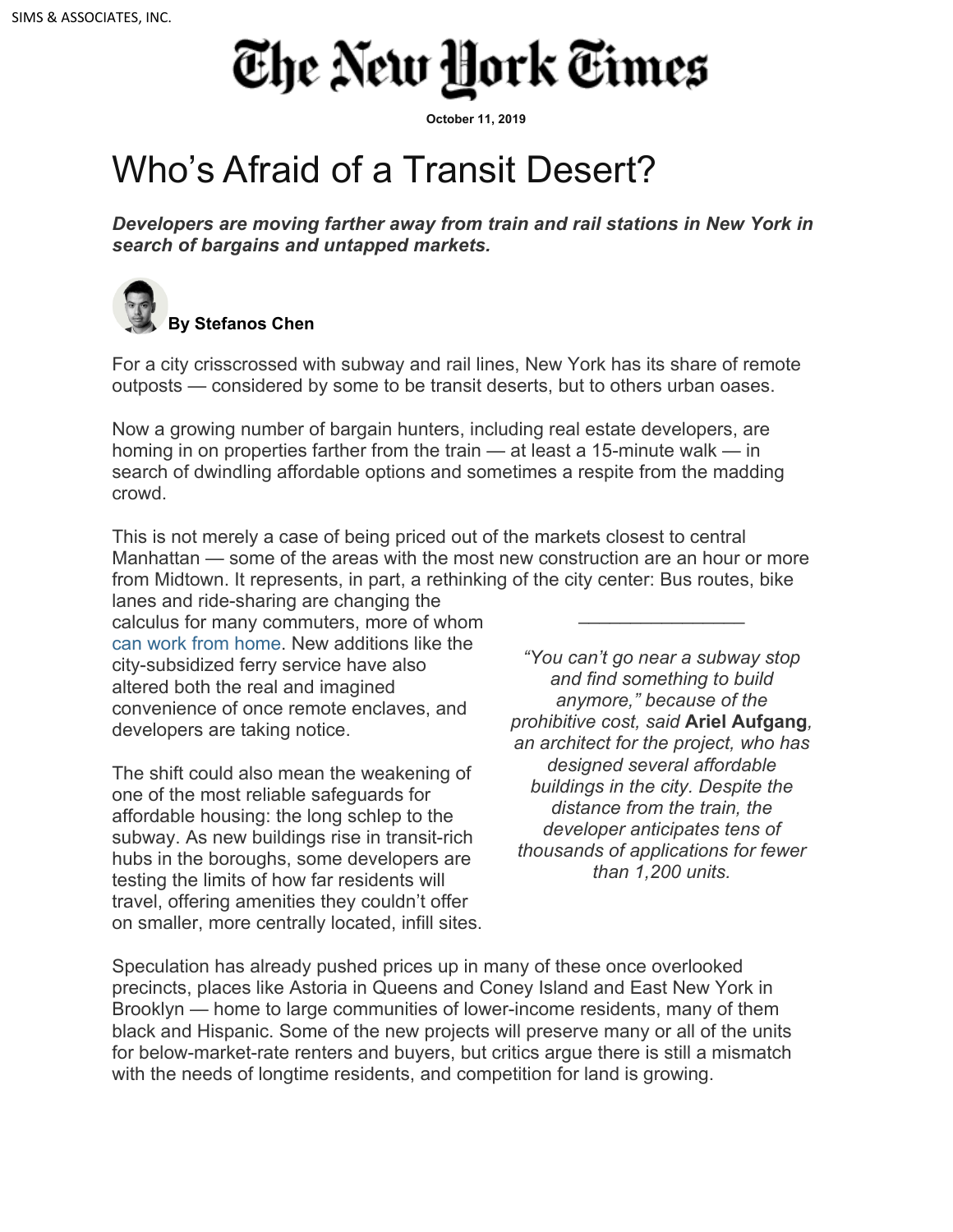To analyze the least-accessible pockets of the five boroughs, we asked Localize.city, a housing data and listings portal, to map all the areas located at least a 15-minute walk, or roughly three-quarters of a mile, from a subway or rail station. Then they identified all of the new residential permits for buildings with at least four units that were issued in those areas, and filtered out stalled projects. Remote is a relative term, because most of these areas have some bus service, but the analysis focused on subway and rail options like the Long Island Rail Road, which often have a larger influence on property values.

There were 6,006 new apartments in the planning stages or under construction in these transit deserts through late September, according to Localize.city. That represented just 6 percent of the 97,553 new units expected in the city over the next several years, suggesting there is still plenty of underdeveloped land near train stops, in part because of recent rezoning that permits higher density building in some areas.

The neighborhoods with the most new construction at least 15 minutes away from the train were East New York in Brooklyn with 1,464 units, Astoria in Queens (1,105), Coney Island in Brooklyn (625), Forest Hills in Queens (442), and Rochdale in Queens (159). Neighborhoods in the Bronx and Staten Island also made the list.

But in seven of the 10 neighborhoods with the most new units rising in remote locations, the rate of growth in the faraway corners was as fast or faster than in more commuter-friendly parts of the neighborhood. In rapidly developing Astoria, where 44 percent of new units were in a transit desert, construction in those remote areas was growing six times faster than in the neighborhood overall.

Of the more than 32,000 apartments listed for sale or rent on [Localize.city,](https://www.localize.city/) about one in 12 are more than 15 minutes from a train, and the rate jumps to one in three in Queens, the borough with the most transit deserts, said Nir Gonen, a data scientist with the company.

"Listings with good transit connectivity could become a rare commodity in some of the hottest neighborhoods in Queens and Brooklyn," said Tal Rubin, the company's vice president of research, adding that both residents and builders are getting pushed farther from transit hubs.

### **Pushing Boundaries**

Growing demand in less-central neighborhoods is also the story of the city's shifting center, said Nancy Packes, the principal of Nancy Packes Data Services, a development consulting firm.

"Manhattan is no longer an island," she said, at least in the metaphorical sense.

Rezoning that allowed for higher density in largely industrial areas of northern Brooklyn and western Queens began in the early 2000s, and not long after,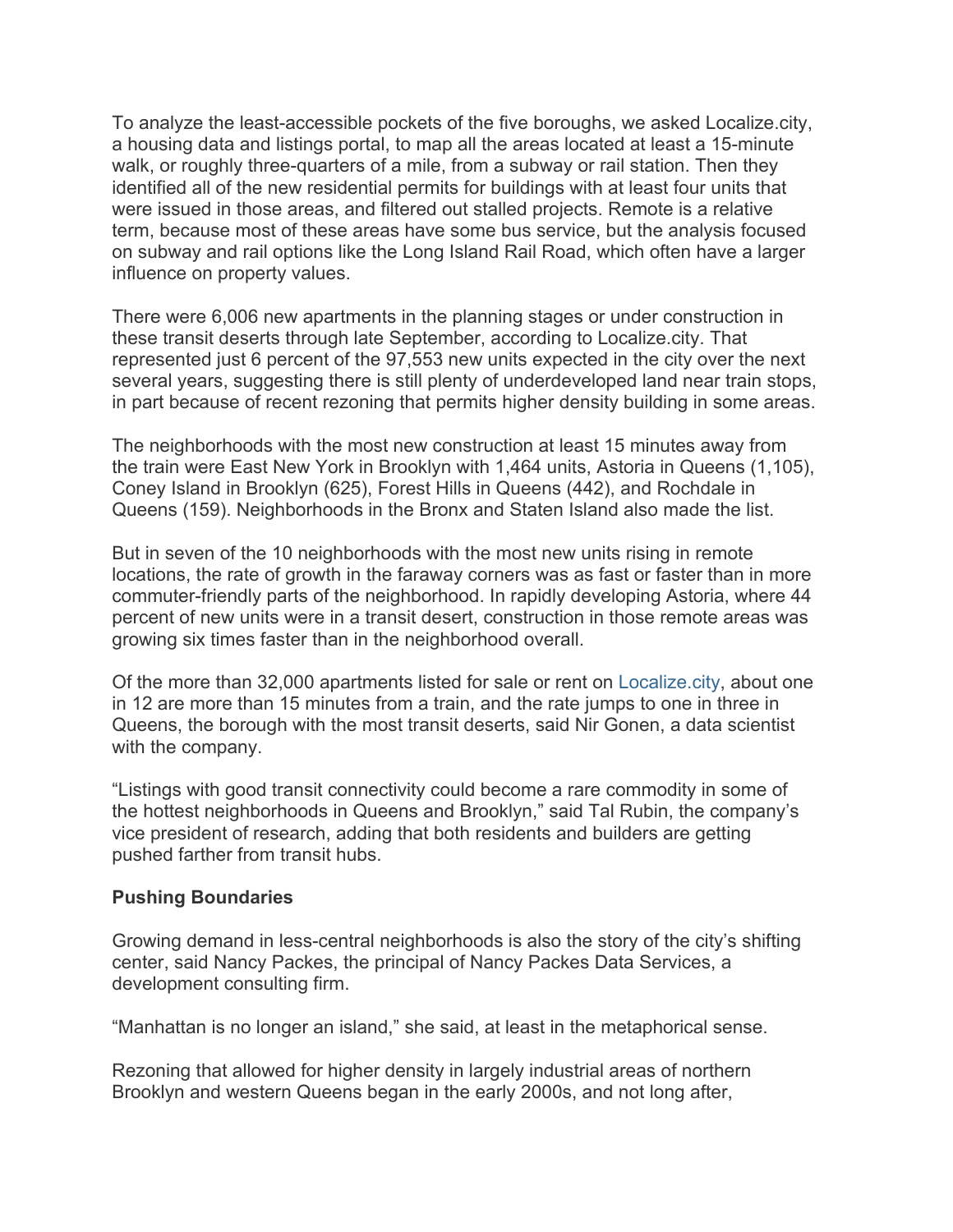developers sought ambitious rental prices that spurred more speculation. The sites nearest train lines filled up first, but job growth and increasing demand for affordable housing — at least by Manhattan standards — continues to push development outward, she said.

Manhattan had the most private-sector jobs in the city in 2017, nearly 2.3 million, compared to about 1.5 million in the rest of the city, according to the [New York City](https://ibo.nyc.ny.us/cgi-park2/2019/06/private-sector-employment-wage-growth-in-new-york-city-where-are-the-jobs/)  [Independent Budget Office.](https://ibo.nyc.ny.us/cgi-park2/2019/06/private-sector-employment-wage-growth-in-new-york-city-where-are-the-jobs/) But together the other boroughs have added jobs at a faster rate since 2009, 28.6 percent growth compared to 21.5 percent in Manhattan, albeit for typically lower-paying jobs.

"We are nowhere near satisfying housing creation," said Ms. Packes, especially in the category of middle-income housing, and so the demand is making far more distant sites viable.

"These buildings in second- and third-tier transit deserts are addressing the outerborough work force," said Patrick W. Smith, an agent with Corcoran.

Some builders are aiming higher than others. On the sandy tip of Coney Island in Brooklyn, a 10-minute bus ride (or 30-minute walk) to the subway, Red Apple Group is completing [two 21-story luxury rental towers](https://www.nytimes.com/2018/10/12/realestate/a-supermarket-king-expands-his-inventory.html?module=inline) with a total of 425 units.

Formerly called "Ocean Dreams," the glassy beachfront towers have been recently rebranded "Ocean Drive," a fitting adjustment for a project that will offer shuttle service to and from the subway for residents.

"I made the joke — or it could be a reality someday — that it's almost looking like a Miami skyline," said John Catsimatidis, the developer and former New York mayoral candidate. Prices will range from \$2,500 to \$3,500 a month for smaller units, with a three-bedroom penthouse expected to rent for around \$7,000 a month. That is an ambitious range for a market where the median asking rent was \$2,308 in August, according to StreetEasy, and the surrounding area had a household median income of \$27,345 a year, one of the lowest in the city.

Mr. Catsimatidis, who has bet before on parts of Brooklyn once considered remote, is unfazed. He bought the land for the two towers eight years ago for about \$33 million, a spokesman for the company said, about one-third what it would have cost in a prime Brooklyn neighborhood. And the project received tax abatements under a nowexpired subsidy program and is not required to include affordable units. So what is his target demographic? "Whoever is doing well in business and wants to live on the ocean," he said.

### **More Affordable Housing**

Still, the bulk of new building farthest from train stations is geared toward more affordable projects. In East New York, where the annual median household income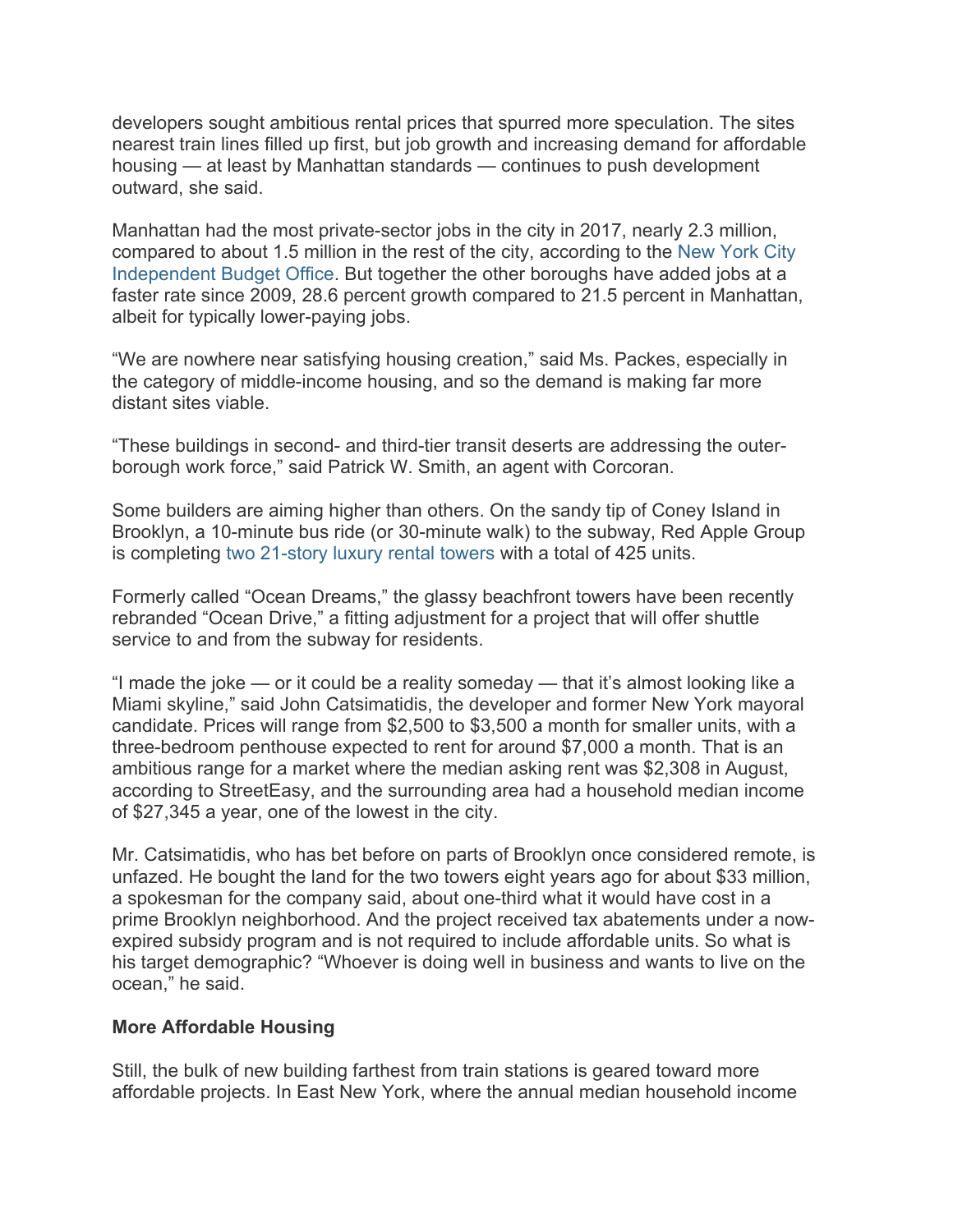was \$30,755 in 2017, the developer Arker Companies is building a 1,163-unit mixeduse complex along Fountain Avenue, about a 20-minute bus ride to the nearest subway. All of the units will be reserved for tenants making less than 80 percent of the regional median income, with others reserved for senior and supportive housing. For instance, to qualify for one of the most common offerings, a family of three must make less than about \$58,000 a year.

Land farther from the subway can be significantly cheaper than prime sites, and is often the only viable option to build lower-cost housing, said Daniel Moritz, a principal with Arker. While land costs around \$75 a square foot to build in East New York, it could cost hundreds of dollars more in nearby Williamsburg, he said. And pricing pressure comes not just from residential developers, but also commercial tenants who bid up prices for warehouse space.

"You can't go near a subway stop and find something to build anymore," because of the prohibitive cost, said Ariel Aufgang, an architect for the project, who has designed several affordable buildings in the city. Despite the distance from the train, the developer anticipates tens of thousands of applications for fewer than 1,200 units.

Growing speculation also means reliable standbys are becoming more expensive. Land prices have risen 20 to 25 percent in parts of the South Bronx over the last five years, said Anivelca Cordova, a principal at Lemle & Wolff, which, along with the Avante Contracting Corporation, is building a 10-building townhouse project near Clason Point, a peninsula in the South Bronx that is about a 20-minute bus ride to the subway.

Called [Soundview Park Homes](http://www.statarchitecture.com/projects) and designed by Stat Architecture, the proposed complex is awaiting financing from the city's department of Housing Preservation and Development. Details are not finalized, but the development could have 72 for-sale units reserved for buyers making up to 90 percent of the regional median income, or \$86,490 a year for a family of three. It is the third phase of a project that also included below-market-rate rentals and senior housing on a former parking lot owned by the New York City Housing Authority.

New means of transportation could also raise the neighborhood's profile. The NYC Ferry, a city-subsidized, privately run ferry service that connects commuters at several stops along the East River, began service to Clason Point last year, providing a faster route to parts of Manhattan.

But [critics of the ferry](https://www.nytimes.com/2019/04/17/nyregion/new-york-ferry.html?module=inline) have argued that the \$2.75 fares (which the city subsidized by \$9.34 per one-way trip in June) are most popular among white and more affluent commuters, and could accelerate gentrification at new stops outside of Manhattan. Ridership at the Clason Point stop was more diverse than other lines, [according to a](https://images.ferry.nyc/wp-content/uploads/2019/10/01145102/NYC-Ferry-Summer-2019-Survey-Results.pdf)  [report](https://images.ferry.nyc/wp-content/uploads/2019/10/01145102/NYC-Ferry-Summer-2019-Survey-Results.pdf) released by the city's Economic Development Corporation, which runs the network. And new ferry stops in other lower-income neighborhoods in the Bronx, Brooklyn and Staten Island will open by 2021, an E.D.C. spokeswoman said.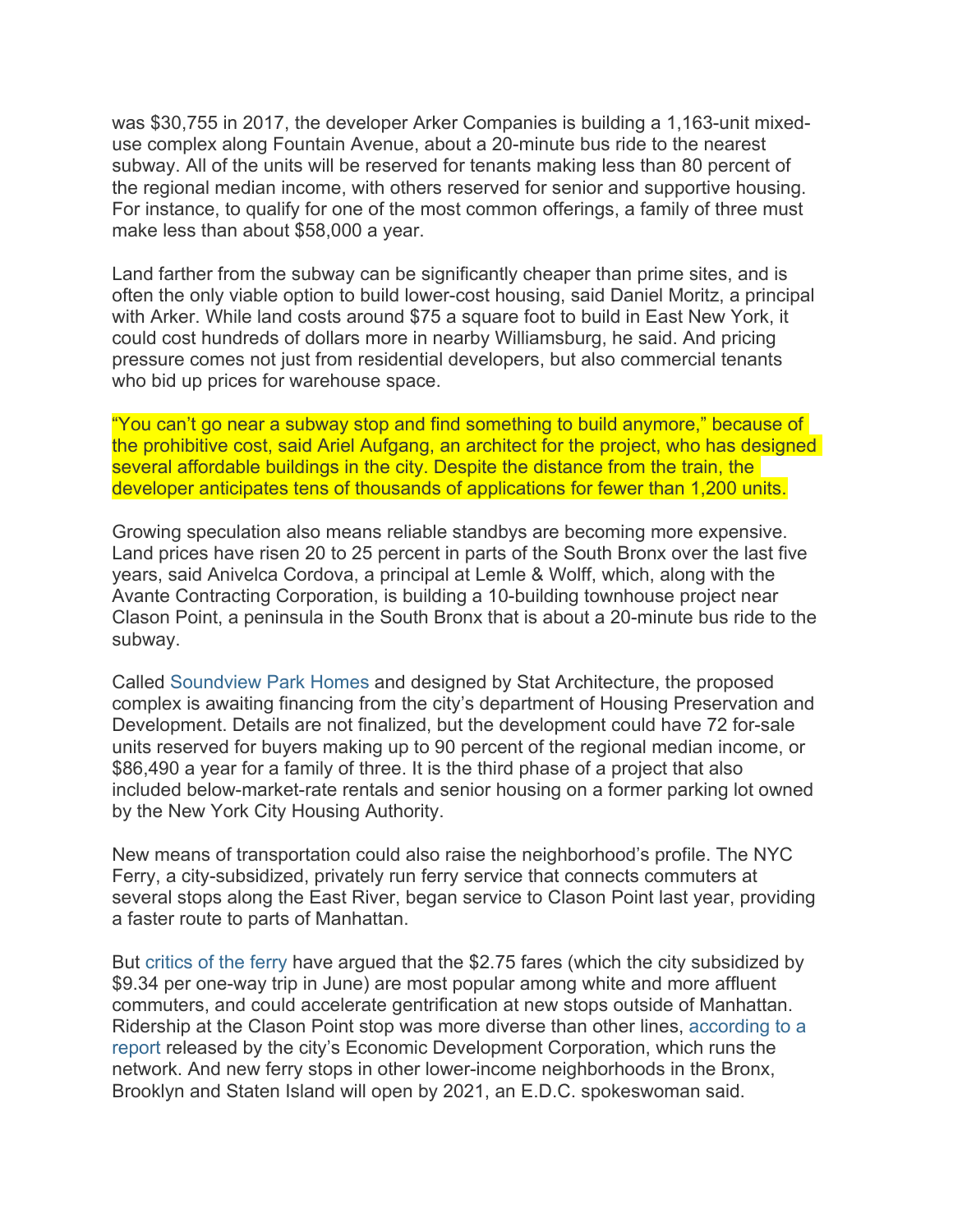#### **Making Moves**

New developments in transit deserts have also attracted New Yorkers who don't fear a longer or nontraditional commute.

Dean Taucher, the production designer for the TV series "Law & Order: Special Victims Unit," made the move to Red Hook, Brooklyn, after becoming fed up with the touristy vibe near his home in Chelsea, on the West Side of Manhattan.

"Once Hudson Yards was announced, I knew we had to get out of there," he said of the [recently opened mega development.](https://www.nytimes.com/interactive/2019/03/14/arts/design/hudson-yards-nyc.html?module=inline) He and his wife, Gabrielle Lansner, a choreographer and filmmaker, had been visiting the low-rise waterfront neighborhood in Brooklyn for years when they heard of a rare condo opening in a converted warehouse at 160 Imlay Street. They bought a three-bedroom apartment in the 70 unit building, billed as one of Red Hook's first luxury condos, where prices ranged from about \$900,000 to over \$6 million, according to Patty LaRocco with Douglas Elliman, who sold them the unit.

"It's more of a sleepy seaside village," said Ms. LaRocco, about the area nearby, which is about a 20-minute walk to the F train.

"People might look at me like an interloper," said Mr. Taucher, who is renting nearby while the apartment is completed, but he said he wants to become a longtime member of the community. "I just had one of the best pickup kickball games in my life at Valentino Park," he said.

Michelle Kessler-Sanders, a fashion and beauty consultant, moved this summer from an apartment in SoHo, right above the 6 train, to an apartment in Beekman, between First Avenue and the East River.

"Our number one priority was to find quiet," she said, after years of the 6 train's low rumbling, and loud crowds in the SoHo streets. She and her husband, Derek Sanders, the owner of the Mexican restaurants called La Esquina, now live in a prewar complex called Southgate, on a cul-de-sac where she said "it feels like there are more dogs, per square foot, than people."

The couple's walk to the train is about 12 minutes, close enough to travel downtown for work, but also far enough away that there is a parking lot nearby for their Tesla.

"It's easier to live up here," she said, likening it to the country. "It's simpler." Though she wouldn't share the rent, she said the new apartment is about 30 percent less expensive.

And there are those for whom subway and train access don't mean much.